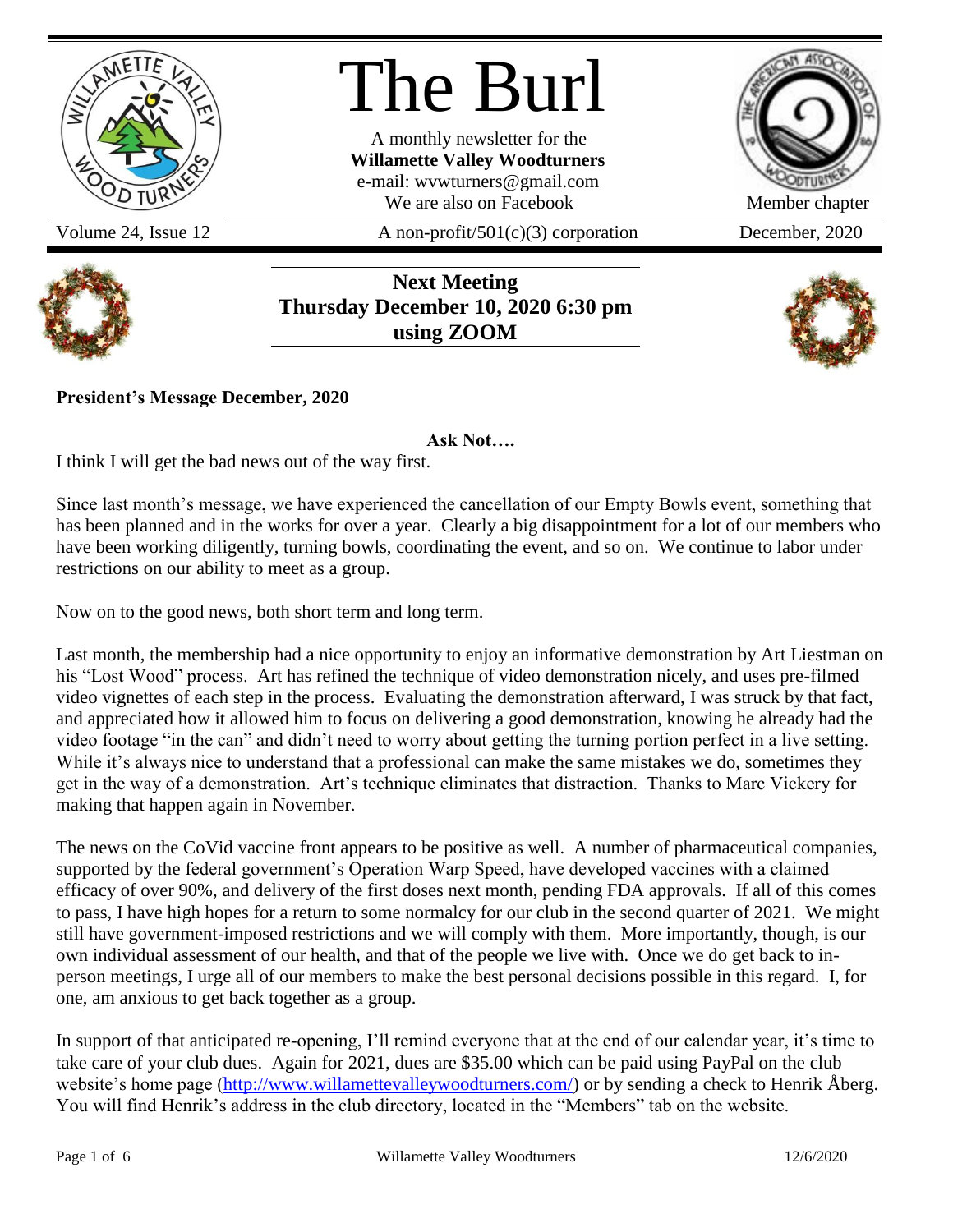For many of us, it's also time to renew our AAW memberships. If you are not an AAW member already, I urge you to join. There are a lot of benefits to AAW membership, including access to the complete online archive of American Woodturner. By itself, that access is worth the price of admission. The AAW also supports our local group in ways that our general membership might not recognize. One small example: AAW provides a matching service between demonstrators willing to travel (either in person, or via video link) and clubs looking for interesting demonstrators. Your membership in AAW helps make that possible. Learn more about AAW [here,](https://www.woodturner.org/page/JoinAAW) and join or renew your membership [here.](https://www.woodturner.org/Woodturner/Membership/Woodturner/Landing-Pages/Membership-Landing-Page.aspx?hkey=fa7a8cba-7884-4b5a-a5a2-ba3a39675e05)

During his 1961 inauguration address, John Kennedy issued his famous challenge: "…ask not what your country can do for you — ask what you can do for your country."

Today, what you can do for your both clubs is renew your membership, recruit a new member, and re-dedicate yourself to the art and craft we so enjoy.

\_\_\_\_\_\_\_\_\_\_\_\_\_\_\_\_\_\_\_\_\_\_\_\_\_\_\_\_\_\_\_\_\_\_\_\_\_\_\_\_\_\_\_\_\_\_\_\_\_\_\_\_\_\_\_\_\_\_\_\_\_\_\_\_\_\_\_\_\_\_\_\_\_\_\_\_\_\_\_\_\_\_\_\_\_\_\_\_\_\_\_\_\_\_\_\_

Now: Get out the checkbooks, write those checks, and…Let the Chips Fly!

~~Jeff Zens

**Willamette Valley Wood Turners Club Meeting** - November 12, 2020 Submitted by Milt Engelke

Call to Order at 6:30 PM by President Jeff Zens leading with the Pledge of Allegiance

With immediate opening of the Zoom meeting with host Art Liestman – Vancouver, B.C.

27 In attendance

Business issues discussed prior to Demonstration:

EMPTY BOWL PROGRAM in cooperation with the Willamette Valley Art Center has been **cancelled** due to COVID pandemic. Question as to the disposition of prepared and collected bowl (Presently in the hands of Jerry Lelack) will be sorted out over the next few weeks.

Saw Dust Sessions will in the future be held on Saturday where past sessions were on Sunday.

Election of Officers – Steve Barlow moved the Slate of Officers presented during October meeting be accepted and approved for the coming year. Second by Steve Wolfinbarger. Motion passed by popular vote.

Demonstration by Art Liestman on the Lost Wood Process. See more information on Mr. Liestman at his website: [Art Liestman.com](http://artliestman.com/) 

> *Many Thanks to Marc for the logistics surrounding the use of ZOOM. Your efforts are appreciated by all Marc. Meeting adjourned 8'30 pm.*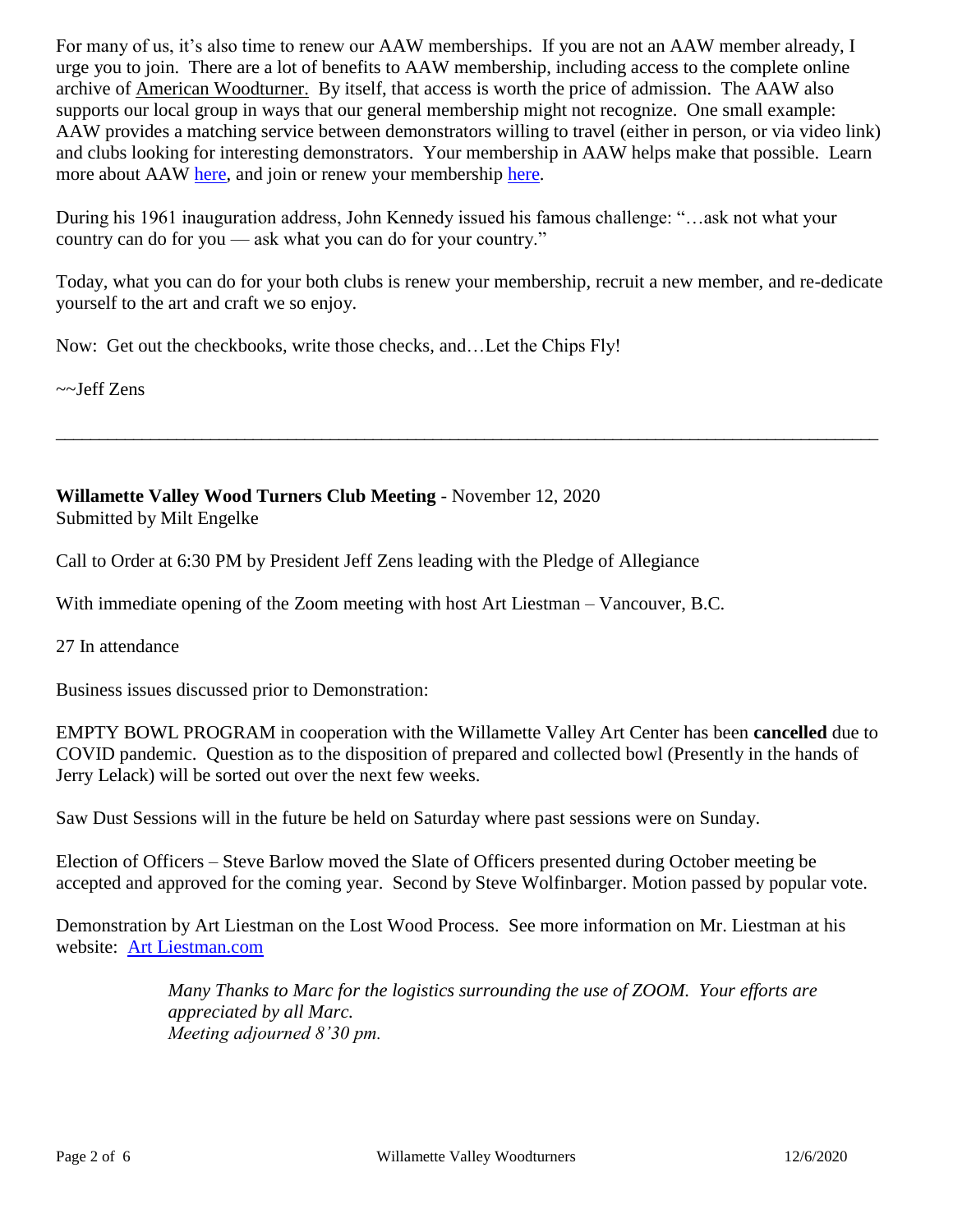## **Year 2021 new Honored Life Members - Congratulations**









\_\_\_\_\_\_\_\_\_\_\_\_\_\_\_\_\_\_\_\_\_\_\_\_\_\_\_\_\_\_\_\_\_\_\_\_\_\_\_\_\_\_\_\_\_\_\_\_\_\_\_\_\_\_\_\_\_\_\_\_\_\_\_\_\_\_\_\_\_\_\_\_\_\_\_\_\_\_\_\_\_\_\_\_\_\_\_\_\_\_\_\_\_\_\_\_\_\_\_\_\_\_\_\_\_\_\_\_\_\_\_\_\_\_\_\_\_\_\_\_\_\_\_\_\_\_\_\_\_\_\_\_\_\_\_\_\_\_\_\_\_\_\_\_\_\_\_\_\_\_\_\_\_\_\_\_\_\_\_\_\_\_\_\_\_\_\_\_\_\_\_\_\_\_\_\_\_





 **Jim Devorss Ron Freshour Don Roberts Hal Schalles Tommy Thompson Joined 2009 Joined 2011 Joined 2010 Joined 2014 Joined 2014**

## **Do you need wood????**

**Don Roberts** has a variety of wood available to any club member who needs it. Make arrangements with Don directly at (503) 581-0774 or [rroberts@wvi.com](mailto:rroberts@wvi.com) Don's address is 1810 Fairmount Avenue S in Salem





1**Santa came early**

Page 3 of 6 Willamette Valley Woodturners 12/6/2020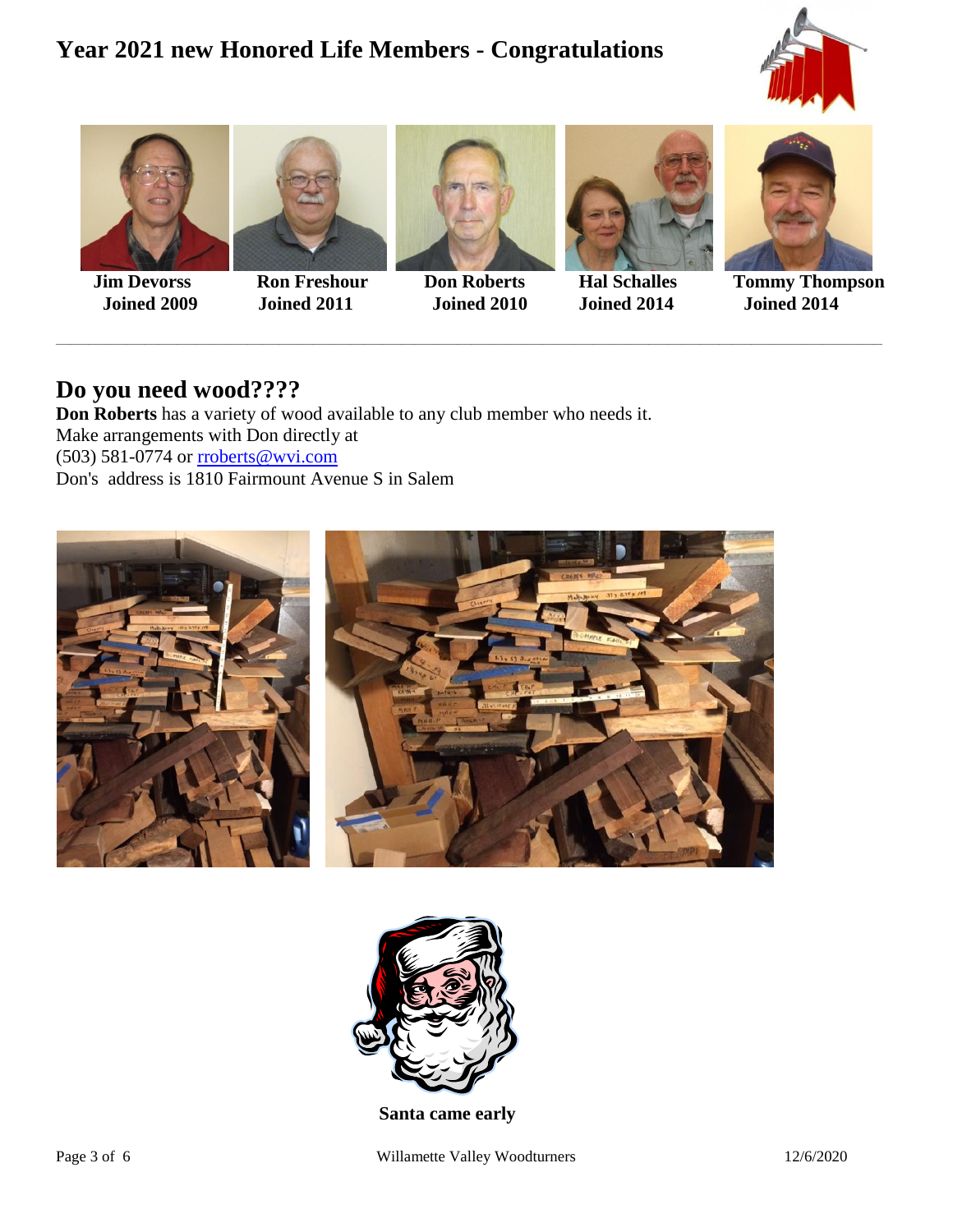# **Upcoming Demonstrators for 2020 and 2021**

NOTE: due to the Coronavirus, the next several months are undetermined including the ones shown as scheduled. Scheduled meetings are all subject to change.

| <b>Date</b>                                                                            | <b>Name</b>                                                           | Website        | <b>Topic</b>                    | <b>Saturday Class</b> |  |
|----------------------------------------------------------------------------------------|-----------------------------------------------------------------------|----------------|---------------------------------|-----------------------|--|
| 12/10/2020                                                                             | Show and Tell your best work for the year and /or Christmas ornaments |                |                                 |                       |  |
|                                                                                        | Please refer any ideas to Marc Vickery - THANK YOU                    |                |                                 |                       |  |
| 1/14/2021                                                                              | Mike                                                                  | http://www.mik | Many Demo topics to chose –     | N <sub>0</sub>        |  |
|                                                                                        | Peace                                                                 | epeacewoodtur  | PLEASE come to the meeting      |                       |  |
|                                                                                        |                                                                       | ning.com       | to state a choice of topics you |                       |  |
|                                                                                        |                                                                       |                | would like to see               |                       |  |
| 2/11/2021                                                                              | No demonstrator on board yet,                                         |                |                                 |                       |  |
|                                                                                        | Please express an interest to Marc Vickery                            |                |                                 |                       |  |
| FOR 2021: Please express an interest of ANY Demonstrator or weekend workshop you would |                                                                       |                |                                 |                       |  |
| like to see to Marc Vickery                                                            |                                                                       |                |                                 |                       |  |

#### PLEASE NOTE:

December meeting:

Show and tell for members' favorite work of the year and Christmas ornaments.

No demonstrator scheduled.

#### **To bring the photos for Show and Tell to the meeting, PLEASE forward by email to me at my address below.**

Sawdust sessions:

We are still scheduling the day from Sunday to Saturday. Runs from 9am to noon. The plan has always been to offer this as a drop in, but it is helpful to know if you plan to attend. Terry Gerros shop 820 Cordon Rd Salem

THIS Saturday December  $12<sup>th</sup>$ , please know we would like to do a session on ornaments! Just in time for you to get them done THIS YEAR!!!

Who knows how to make ornaments? Want to teach? COME ON!

Please let Marc know if you are planning to attend or if you have any questions.

As to scheduling for 2021, member input is requested. Bear in mind we may not be able to continue to provide as many demonstrators on a paid basis as there is very little income coming in to support demonstrators and other expenses.

If members have ideas about fundraising please feel free to bring it to the table!

To bring the photos for Show and Tell to the meeting, PLEASE forward by email to me at my address below.

In the world of technology, I discovered some members found Zoom a bit of a hurdle. IF YOU want a practice session, please email me a note asking to be invited.

And if you have a best time include it in the email me and we can discuss a time that works for you.

Please feel free to reach out to Marc Vickery if you have questions, observations, ideas, or any other concepts. Thanks,

Marc 503-544-0647 Email to [halepaumarc@gmail.com](mailto:halepaumarc@gmail.com) Call if I can help in any other way.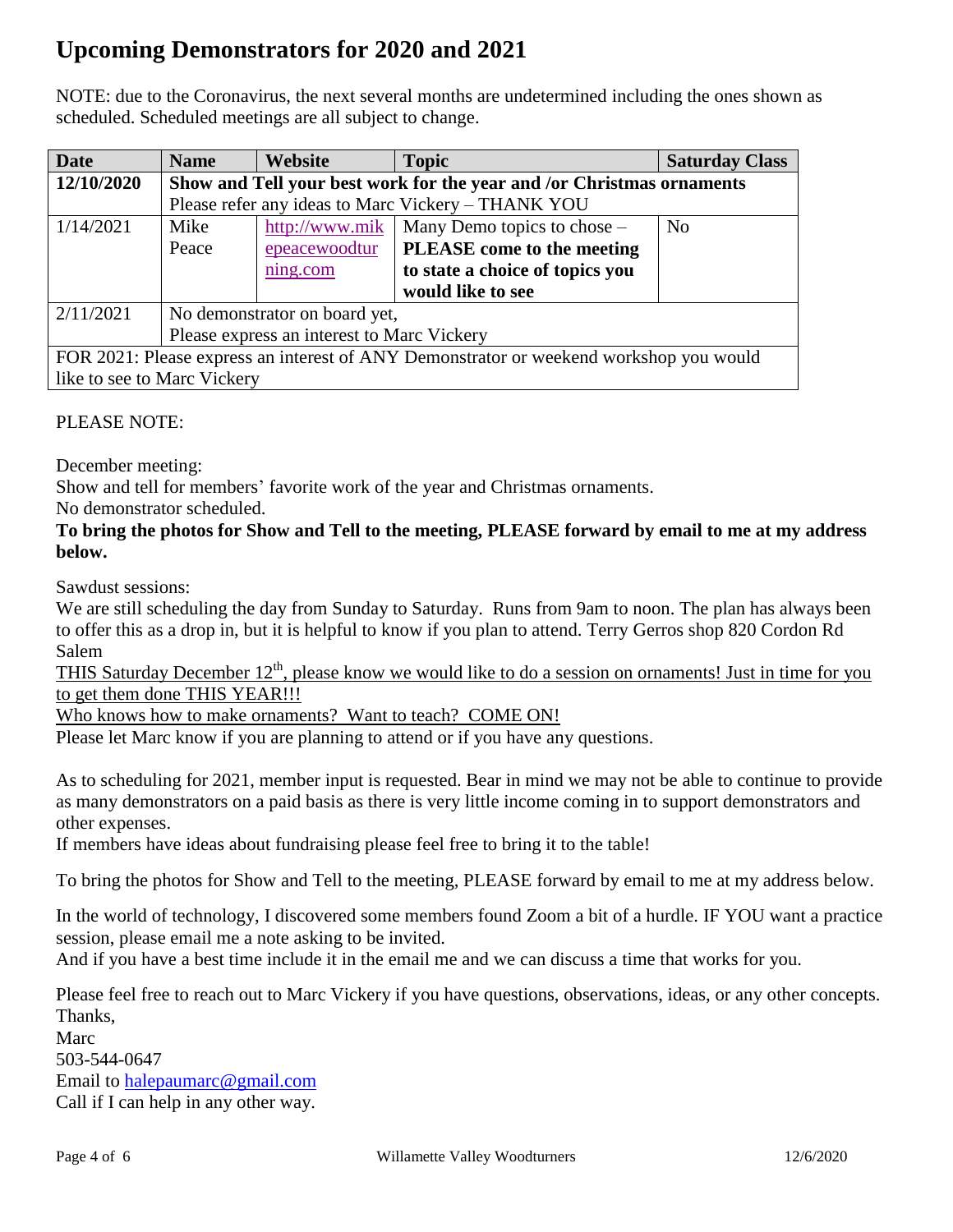# Membership Rewards

#### **Chain Sharpening Service** from [Jeff Zens](mailto:PrezWVW@gmail.com)

I have recently purchased an electric chain sharpener and can accurately sharpen your chains and adjust your depth stops for your saw chains. This will restore the chain to "factory-new" condition. Most chains can be sharpened for \$10.00, but longer chains or badly damaged chains might be a little bit more. This service is only available for club members.

## **Library**

A friendly reminder to members with books and/or videos checked out from the library. Please return them at this next meeting.

## **Wood Gathering**

Sign-up sheets will be available to indicate your availability to help with wood gathering. Anyone who learns of a tree or log that is available to the club should notify Gary Dahrens, (503) 260-9778. .

#### **From Terry Gerros**

I am a distributor for Stick Fast CA glue, Sharpfast Sharpening systems, the Holdfast vacuum chucking system and Saburrtooth Carving bits. If you have an interest in these products, give me a call or send me an [email](mailto:gerrost@yahoo.com) for details.

## **Supplies**

The club purchases a few supplies in bulk and sells it to members at club cost. We routinely have superglue (\$5), black or brown superglue (\$10) accelerator (\$10) and Anchorseal (\$9/gal). The club has a small supply of half round protractors (\$6) used to measure the angle ground on a tool, and depth gauges (\$5). HSS Round Tool Bits rods (1/4" x 8") are also available (\$3). Jerry Lelack will have the resale items available at the meetings, except for Anchorseal which is available through [Jeff Zens.](mailto:PrezWVW@gmail.com) You will need to bring your own gallon jug; contact Jeff to make arrangements.

## **Club Member Discounts**

- **Craft Supply**: The club's order will be going out on the Monday following our Club Meeting if our order equals or exceeds \$1,000. Craft Supply gives us a 10% discount plus free shipping on all items, and occasional additional discounts on certain other items and quantity purchases. If you order from the sales items, you will receive the club discount in addition to the sale discount, making many items available at very attractive prices. For detailed instruction for ordering see the article in the [November](http://www.willamettevalleywoodturners.com/newsletters/2015_11_WVW_Newsletter.pdf) 2015 Burl. Questions? See [Jeff Zens](mailto:PrezWVW@gmail.com)
- Club members are registered with **Klingspor's Woodworking Shop** at [www.woodworkingshop.com](http://www.woodworkingshop.com/)  or 800-228-0000, they have your name and will give you a 10% discount.
- If you show your club card at checkout time to the cashier at **Woodcraft** in Tigard they will give you a 10% discount (May not apply to some machinery).
- **Exotic Wood** is offering a discount of 15% off any orders placed at: [www.exoticwoodsusa.com.](http://www.exoticwoodsusa.com/) (This includes sale items and free shipping on orders over \$300). Use promo code ewusaAAW
- **Gilmer Wood** now offers our club a 10% discount on purchases made there. If you haven't been to Gilmer's, it is well worth the trip to Portland, if only to make your mouth water and make you cry if you leave empty handed.